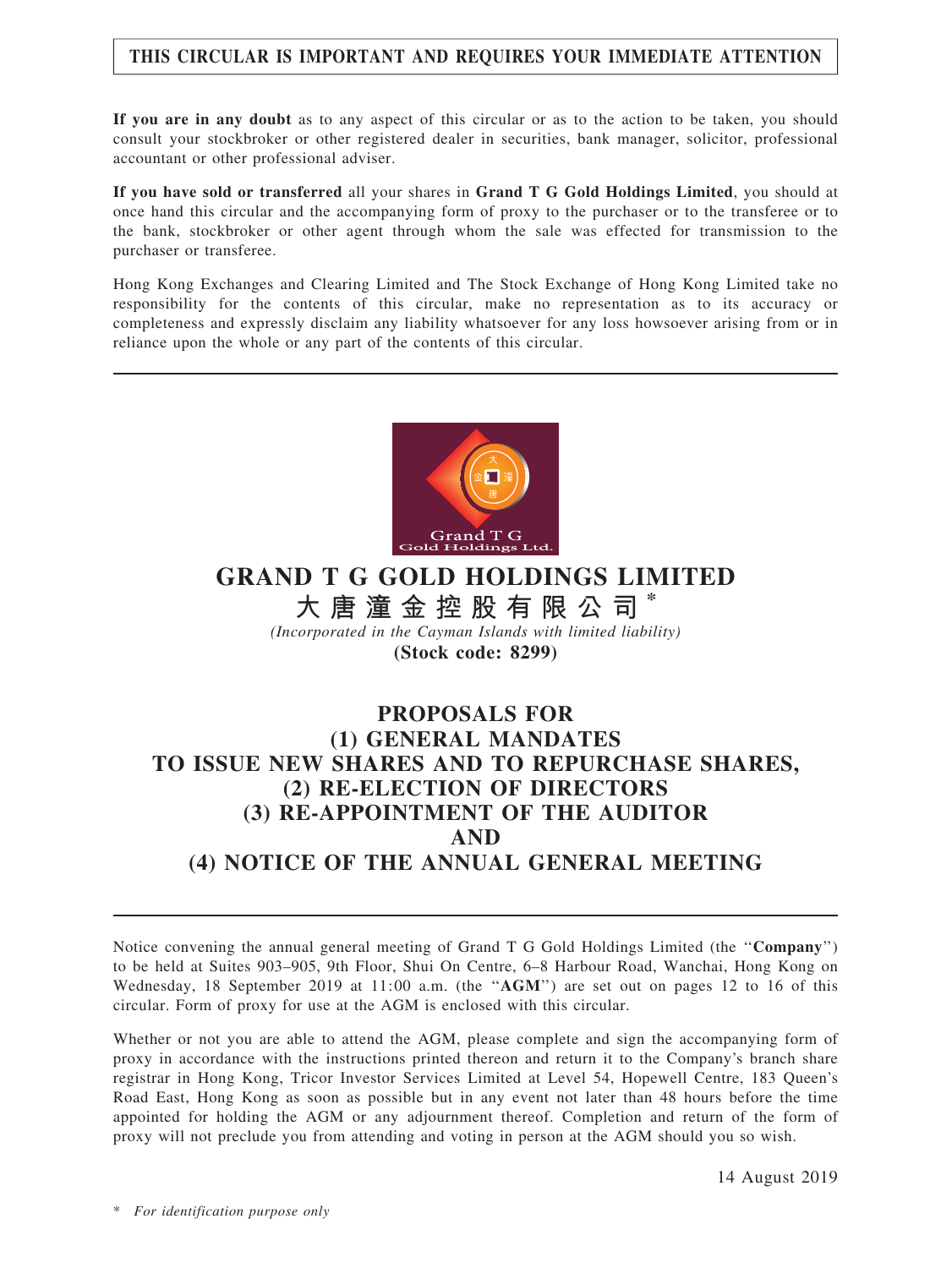## CHARACTERISTICS OF GEM OF THE STOCK EXCHANGE

GEM has been positioned as a market designed to accommodate small and midsized companies to which a higher investment risk may be attached than other companies listed on the Stock Exchange. Prospective investors should be aware of the potential risks of investing in such companies and should make the decision to invest only after due and careful consideration.

Given that the companies listed on GEM are generally small and mid-sized companies, there is a risk that securities traded on GEM may be more susceptible to high market volatility than securities traded on the Main Board and no assurance is given that there will be a liquid market in the securities traded on GEM.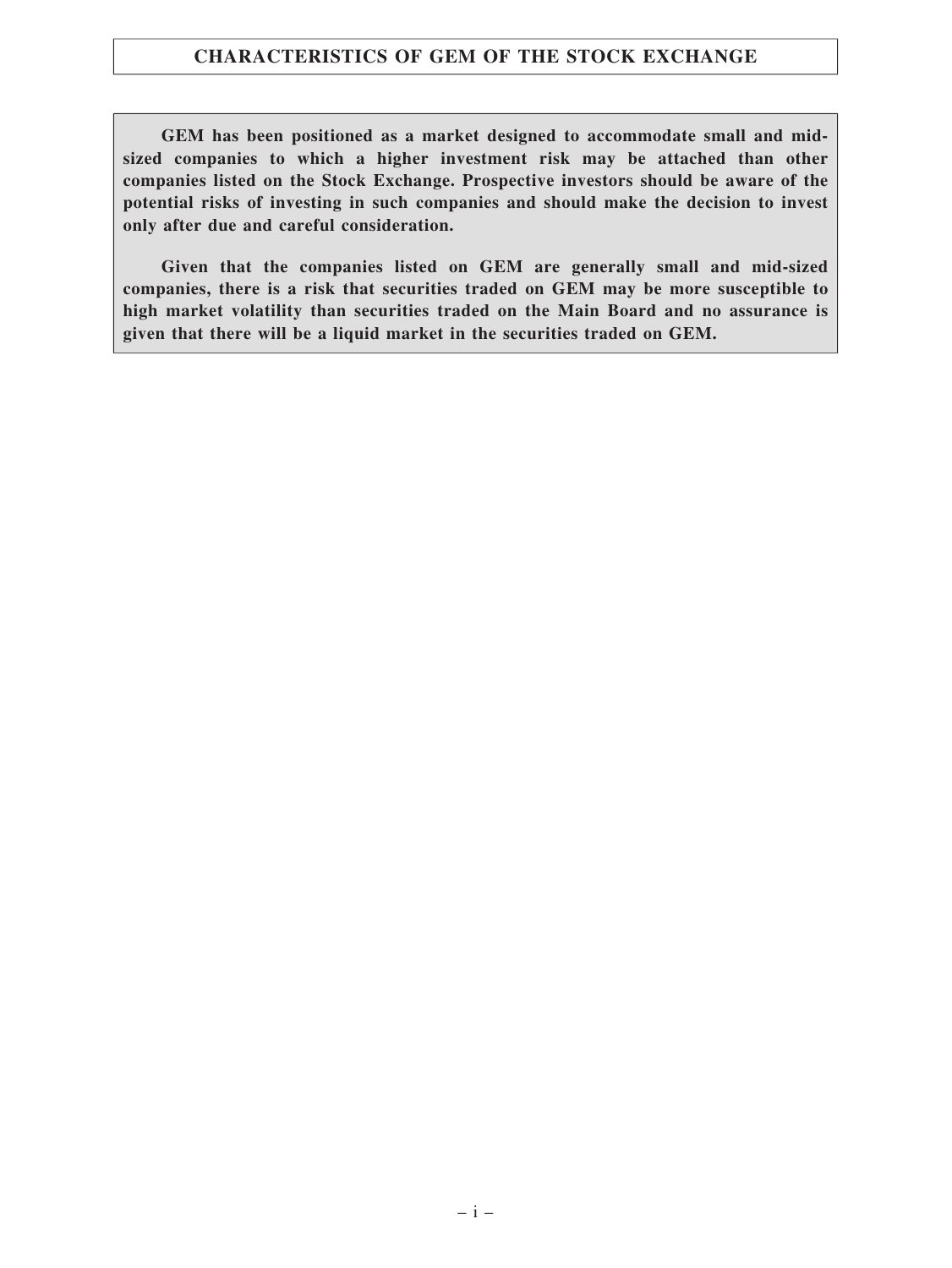## **CONTENTS**

## Pages

|                                                                           | $\mathbf{1}$   |
|---------------------------------------------------------------------------|----------------|
| Letter from the Board                                                     |                |
|                                                                           | 3              |
|                                                                           | $\overline{4}$ |
|                                                                           | $\overline{4}$ |
|                                                                           | $\overline{4}$ |
|                                                                           | 5              |
|                                                                           | 5              |
|                                                                           | 5              |
|                                                                           | 6              |
|                                                                           | 6              |
| Appendix I — Explanatory Statement on the Repurchase Mandate              | $\tau$         |
| Appendix II — Details of the Retiring Directors Proposed to be Re-elected | 10             |
|                                                                           | 12             |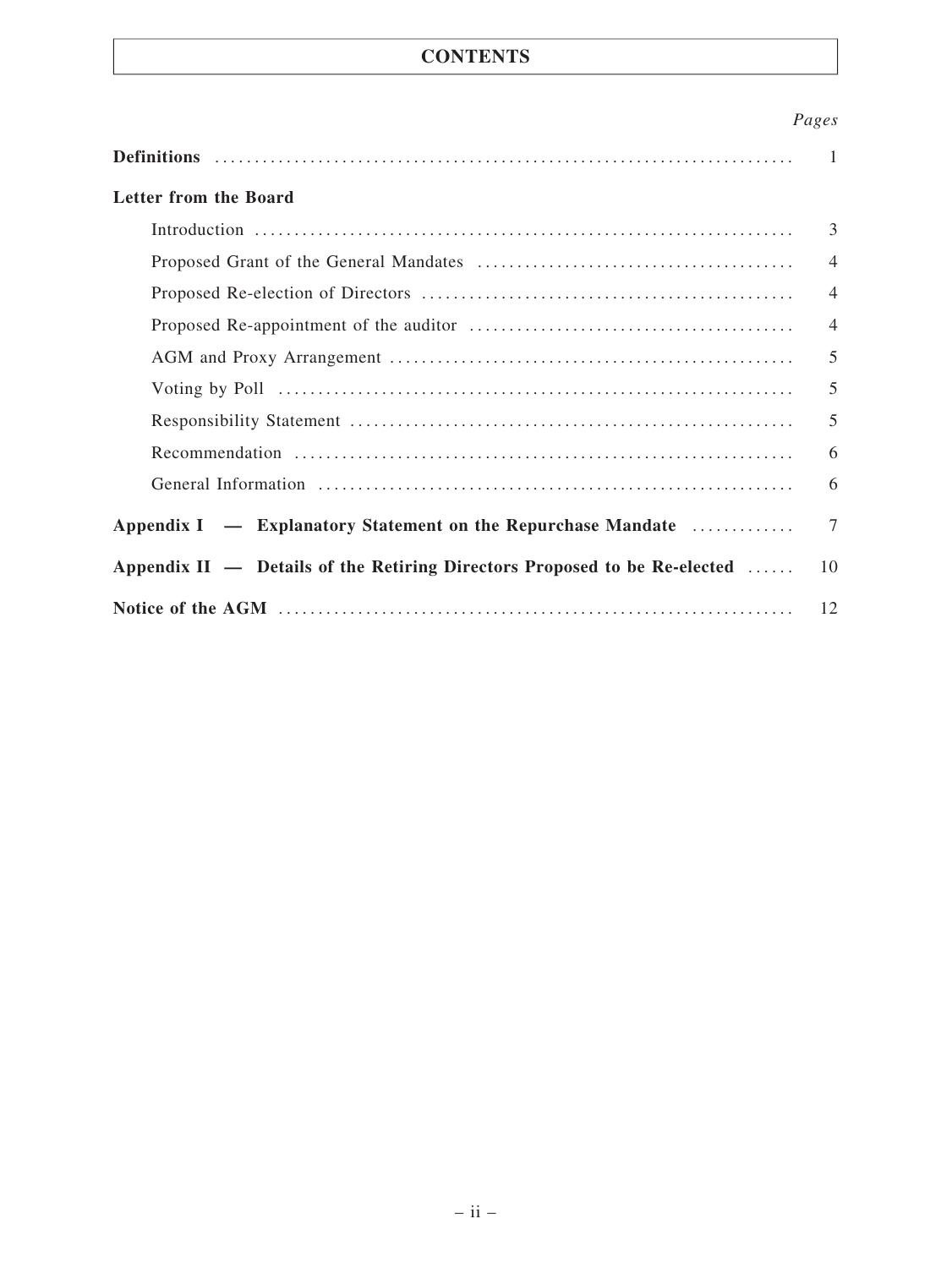In this circular, unless the context otherwise requires, the following expressions shall have the following meanings:

| "AGM"                      | the annual general meeting of the Company to be held at<br>Suites 903-905, 9th Floor, Shui On Centre, 6-8 Harbour<br>Road, Wanchai, Hong Kong on Wednesday, 18 September<br>2019 at 11:00 a.m. to consider and, if appropriate, to<br>approve the resolutions contained in the notice of the<br>meeting as set out on pages 12 to 16 of this circular, or any<br>adjournment thereof |  |
|----------------------------|--------------------------------------------------------------------------------------------------------------------------------------------------------------------------------------------------------------------------------------------------------------------------------------------------------------------------------------------------------------------------------------|--|
| "Articles of Association"  | the articles of association of the Company                                                                                                                                                                                                                                                                                                                                           |  |
| "Board"                    | the board of Directors                                                                                                                                                                                                                                                                                                                                                               |  |
| "Close Associate(s)"       | has the meaning ascribed to such term in the GEM Listing<br>Rules                                                                                                                                                                                                                                                                                                                    |  |
| "Companies Law"            | The Companies Law, Cap. 22 (Law 3 of 1961 as<br>consolidated and revised) of the Cayman Islands                                                                                                                                                                                                                                                                                      |  |
| "Company"                  | Grand T G Gold Holdings Limited (大唐潼金控股有限公<br>$\vec{E}$ <sup>*</sup> ), a company incorporated in the Cayman Islands with<br>limited liability and whose shares are listed on GEM                                                                                                                                                                                                    |  |
| "Core Connected Person(s)" | has the meaning ascribed to such term in the GEM Listing<br>Rules                                                                                                                                                                                                                                                                                                                    |  |
| " $Directory$ "            | the director(s) of the Company                                                                                                                                                                                                                                                                                                                                                       |  |
| "Extended Mandate"         | a general mandate to add the aggregate number of Shares<br>repurchased by the Company under the Repurchase<br>Mandate to the Issue Mandate, subject to a maximum of<br>10% of total number of the issued Shares as at the date of<br>passing of the relevant resolution granting such mandate                                                                                        |  |
| "GEM"                      | GEM operated by the Stock Exchange                                                                                                                                                                                                                                                                                                                                                   |  |
| "GEM Listing Rules"        | the Rules Governing the Listing of Securities on GEM                                                                                                                                                                                                                                                                                                                                 |  |
| "General Mandates"         | the Issue Mandate, the Repurchase Mandate and the<br><b>Extended Mandate</b>                                                                                                                                                                                                                                                                                                         |  |
| "Group"                    | the Company and its subsidiaries                                                                                                                                                                                                                                                                                                                                                     |  |
| "HK\$"                     | Hong Kong dollars, the lawful currency of Hong Kong                                                                                                                                                                                                                                                                                                                                  |  |

\* For identification purpose only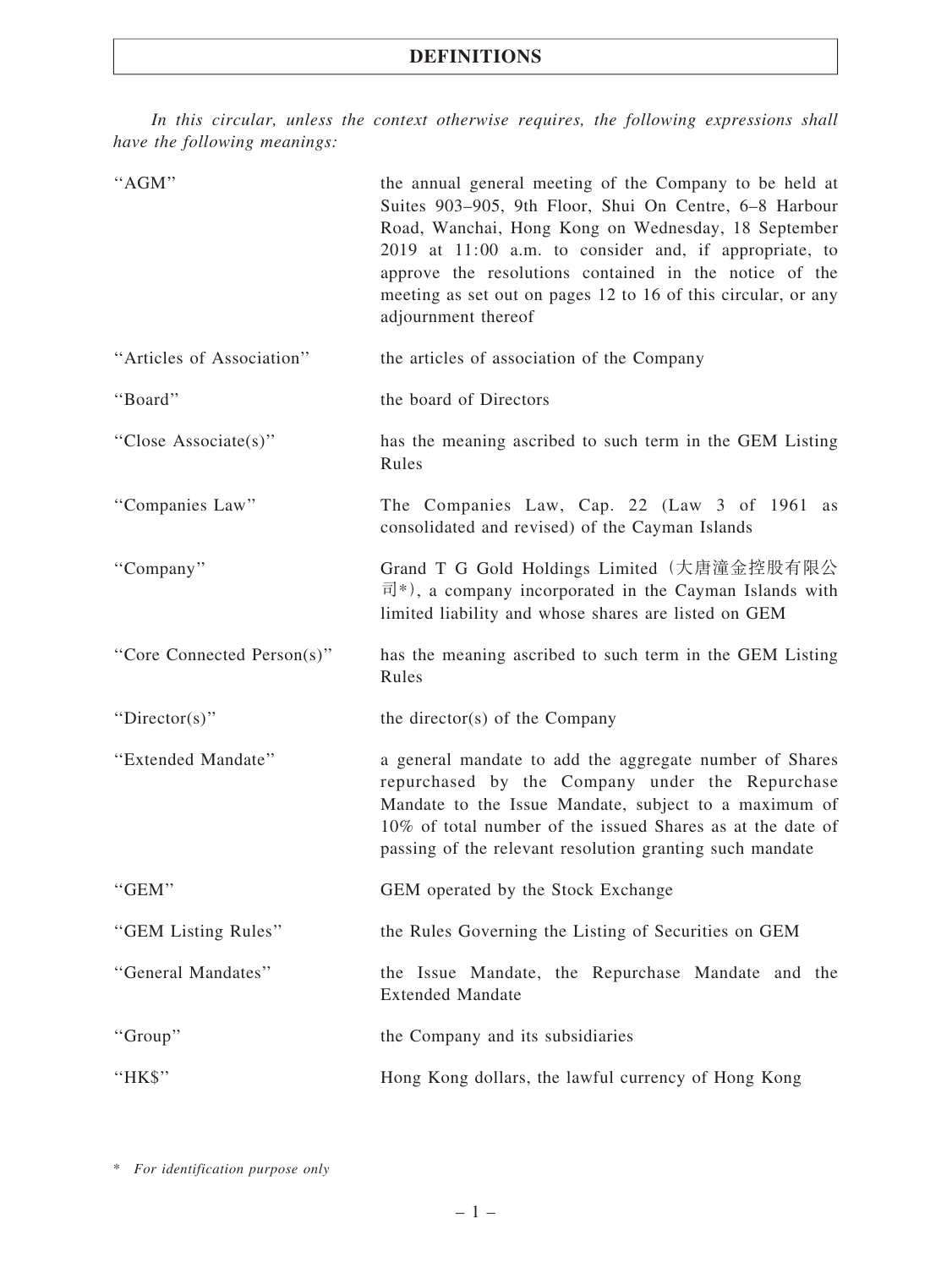## DEFINITIONS

| "Hong Kong"                   | the Hong Kong Special Administrative Region of the<br>People's Republic of China                                                                                                                                                                                                                                             |
|-------------------------------|------------------------------------------------------------------------------------------------------------------------------------------------------------------------------------------------------------------------------------------------------------------------------------------------------------------------------|
| "Issue Mandate"               | the general and unconditional mandate proposed to be<br>granted to the Directors at the AGM to exercise the power<br>of the Company to allot, issue and deal with new Shares up<br>to a maximum of 20% of total number of the issued Shares<br>as at the date of passing of the ordinary resolution granting<br>such mandate |
| "Latest Practicable Date"     | 12 August 2019 being the latest practicable date prior to<br>the printing of this circular for ascertaining certain<br>information contained in this circular prior to its<br>publication                                                                                                                                    |
| "Repurchase Mandate"          | the general mandate proposed to be granted to the Directors<br>at the AGM to exercise the power of the Company to<br>repurchase Shares up to a maximum of 10% of total<br>number of the issued Shares as at the date of passing of the<br>ordinary resolution granting such mandate                                          |
| "SFO"                         | the Securities and Futures Ordinance (Chapter 571 of the<br>Laws of Hong Kong)                                                                                                                                                                                                                                               |
| "Share $(s)$ "                | the ordinary share(s) of $HK$0.06$ each in the share capital<br>of the Company                                                                                                                                                                                                                                               |
| "Shareholder(s)"              | the holder(s) of the $Share(s)$                                                                                                                                                                                                                                                                                              |
| "Stock Exchange"              | The Stock Exchange of Hong Kong Limited                                                                                                                                                                                                                                                                                      |
| "Takeovers Code"              | The Codes on Takeovers and Mergers and Share Buy-backs<br>of Hong Kong                                                                                                                                                                                                                                                       |
| $\cdot \cdot \mathcal{Q}_0$ " | per cent                                                                                                                                                                                                                                                                                                                     |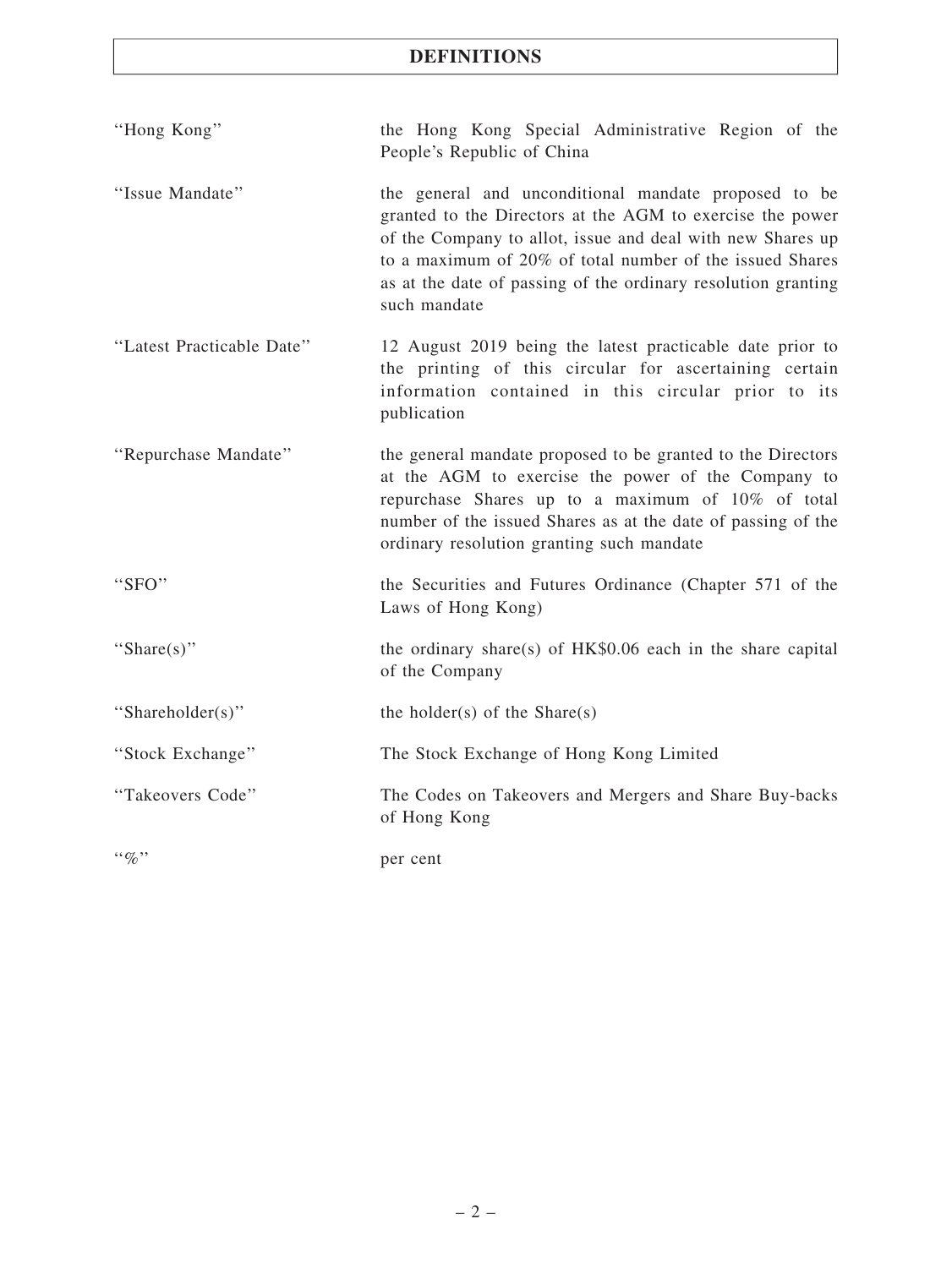

# GRAND T G GOLD HOLDINGS LIMITED

大 唐 潼 金 控 股 有 限 公 司 \*

(Incorporated in the Cayman Islands with limited liability)

(Stock code: 8299)

Executive Directors: Dr. Li Dahong (Chairman) Ms. Ma Xiaona Ms. Wang Hongyin

Independent Non-executive Directors: Mr. Guo Wei Mr. Lam Albert Man Sum Mr. Cheung Wai Hung

Registered Office: Cricket Square Hutchins Drive PO Box 2681 Grand Cayman KY1-1111, Cayman Islands

Head Office and Principal Place of Business in Hong Kong: Room A–B, 8th Floor Centre Mark II 305–313 Queen's Road Central Sheung Wan, Hong Kong

14 August 2019

To the Shareholders

Dear Sir or Madam,

## PROPOSALS FOR GENERAL MANDATES TO ISSUE NEW SHARES AND TO REPURCHASE SHARES RE-ELECTION OF DIRECTORS, RE-APPOINTMENT OF THE AUDITOR AND NOTICE OF THE ANNUAL GENERAL MEETING

#### INTRODUCTION

The purpose of this circular is to provide you with information regarding certain resolutions to be put forward at the AGM including (i) the proposed grant of General Mandates to issue and repurchase Shares; (ii) the proposed re-election of retiring Directors; and (iii) the proposed re-appointment of the auditor; and give you notice of the AGM.

\* For identification purpose only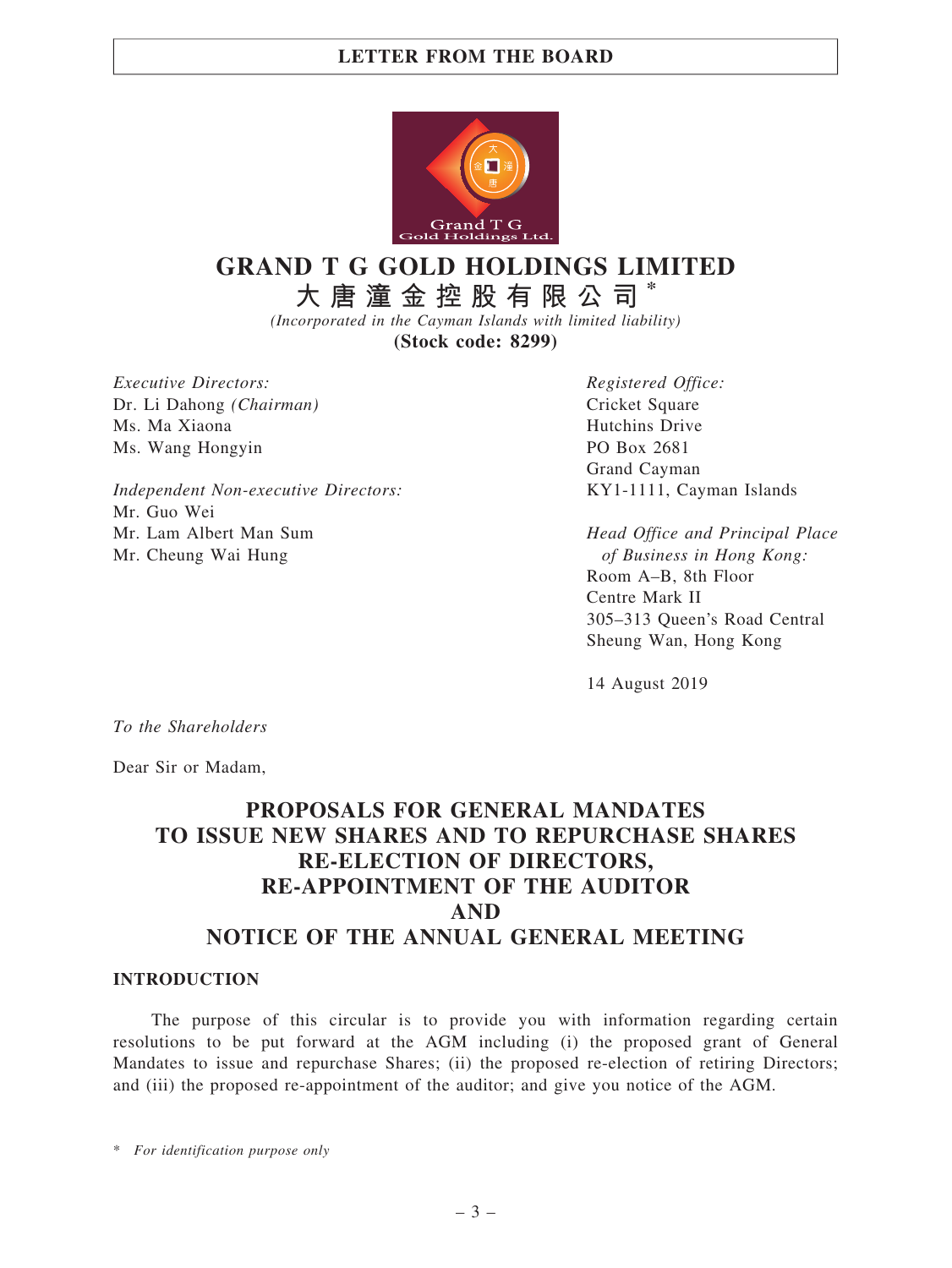#### PROPOSED GRANT OF THE GENERAL MANDATES

#### (a) Issue Mandate and Extended Mandate

At the AGM, ordinary resolutions will be proposed to grant to the Directors a general and unconditional mandate to exercise the powers of the Company (i) to allot, issue and deal with Shares not exceeding 20% of total number of the issued Shares as at the date of passing of the relevant resolution at the AGM; and (ii) to add the aggregate number of Shares repurchased by the Company under the Repurchase Mandate to the Issue Mandate, subject to a maximum of 10% of total number of the issued Shares as at the date of passing of the relevant resolution.

#### (b) Repurchase Mandate

An ordinary resolution will be proposed at the AGM to grant to the Directors a general and unconditional mandate to exercise all powers of the Company to repurchase Shares, on the Stock Exchange, or on any other stock exchange on which the Shares may be listed, not exceeding 10% of total number of the issued Shares as at the date of passing of the relevant resolution at the AGM.

In accordance with the requirements of the GEM Listing Rules, an explanatory statement is set out in Appendix I to this circular containing all the information reasonably necessary to enable you to make an informed decision on whether to vote for or against the granting of the Repurchase Mandate.

#### PROPOSED RE-ELECTION OF DIRECTORS

By virtue of article 87 of the Articles of Association, Dr. Li Dahong and Mr. Guo Wei will retire and, being eligible, offer themselves for re-election at the AGM.

Pursuant to Rule 17.46A of the GEM Listing Rules, a listed issuer shall disclose the details required under Rule 17.50(2) of the GEM Listing Rules of any director(s) proposed to be re-elected or proposed new director in the notice or accompanying circular to its shareholders of the relevant general meeting, if such re-election or appointment is subject to shareholders' approval at that relevant general meeting. The requisite details of the above retiring Directors are set out in Appendix II to this circular.

#### PROPOSED RE-APPOINTMENT OF THE AUDITOR

GI CPA Limited, auditor of the Company, will retire at the AGM and, being eligible, offer themselves for re-appointment.

The Board, upon the recommendation of the audit committee of the Board, proposes to re-appoint GI CPA Limited as the auditor of the Company and to hold office until the conclusion of the next annual general meeting of the Company.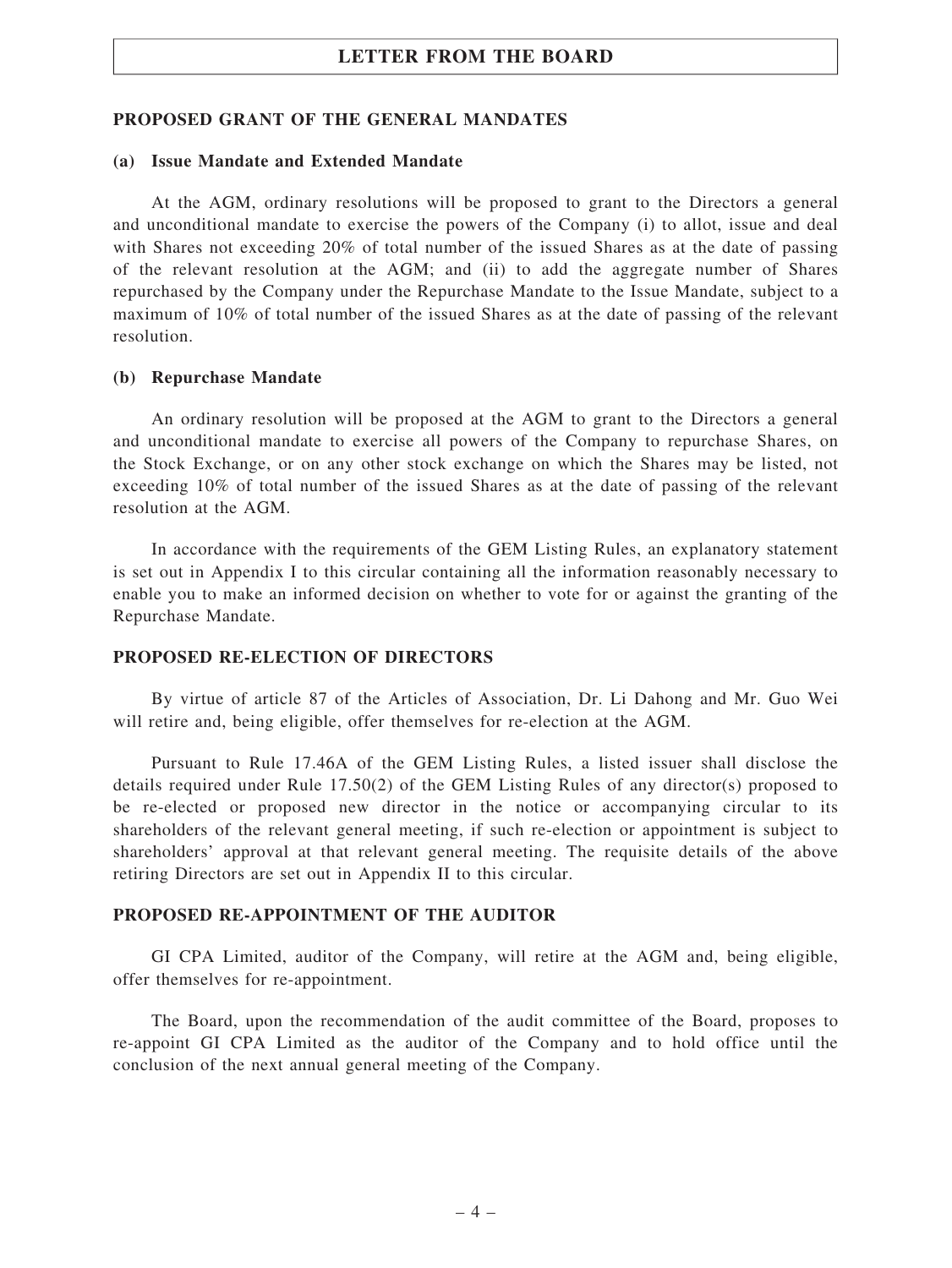#### AGM AND PROXY ARRANGEMENT

Notice of the AGM is set out on pages 12 to 16 of this circular. At the AGM, resolutions will be proposed to approve, inter alia, the granting of the General Mandates, the re-election of Directors and the re-appointment of the auditor.

Record date (being the last date of registration of any share transfer given there will be no book closure) for determining the entitlement of the shareholders of the Company to attend and vote at the AGM will be Thursday, 12 September 2019. In order to be eligible to attend and vote at the AGM, all transfers of shares of the Company accompanied by the relevant share certificates must be lodged with the Company's branch share registrar in Hong Kong, Tricor Investor Services Limited, at Level 54, Hopewell Centre, 183 Queen's Road East, Hong Kong for registration no later than 4:30 p.m. on Thursday, 12 September 2019.

Form of proxy for use at the AGM is enclosed with this circular and such form of proxy is also published on the GEM website (www.hkgem.com) and the Company's website (http:// www.grandtg.com) respectively. Whether or not you are able to attend the AGM, please complete and sign the form of proxy in accordance with the instructions printed thereon and return it, together with the power of attorney or other authority (if any) under which it is signed or a certified copy of that power of attorney or authority to the Company's branch share registrar in Hong Kong, Tricor Investor Services Limited at Level 54, Hopewell Centre, 183 Queen's Road East, Hong Kong as soon as possible but in any event not later than 48 hours before the time appointed for holding the respective AGM or any adjournment thereof. Completion and delivery of the form of proxy will not preclude you from attending and voting in person at the AGM or any adjournment thereof if you so wish and in such event, the proxy form shall be deemed to be revoked.

#### VOTING BY POLL

Pursuant to the GEM Listing Rules, any vote of shareholders at a general meeting must be taken by poll except where the chairman, in good faith, decides to allow a resolution which relates purely to a procedural or administrative matter to be voted on by a show of hands. An announcement on the poll results will be made by the Company after the AGM in the manner prescribed under Rule 17.47(5) of the GEM Listing Rules.

#### RESPONSIBILITY STATEMENT

This circular, for which the Directors collectively and individually accept full responsibility, includes particulars given in compliance with the GEM Listing Rules for the purpose of giving information with regard to the Company. The Directors having made all reasonable enquiries, confirm that, to the best of their knowledge and belief: (i) the information contained in this circular is accurate and complete in all material respects and not misleading or deceptive; and (ii) there are no other matters the omission of which would make any statement herein or this circular misleading.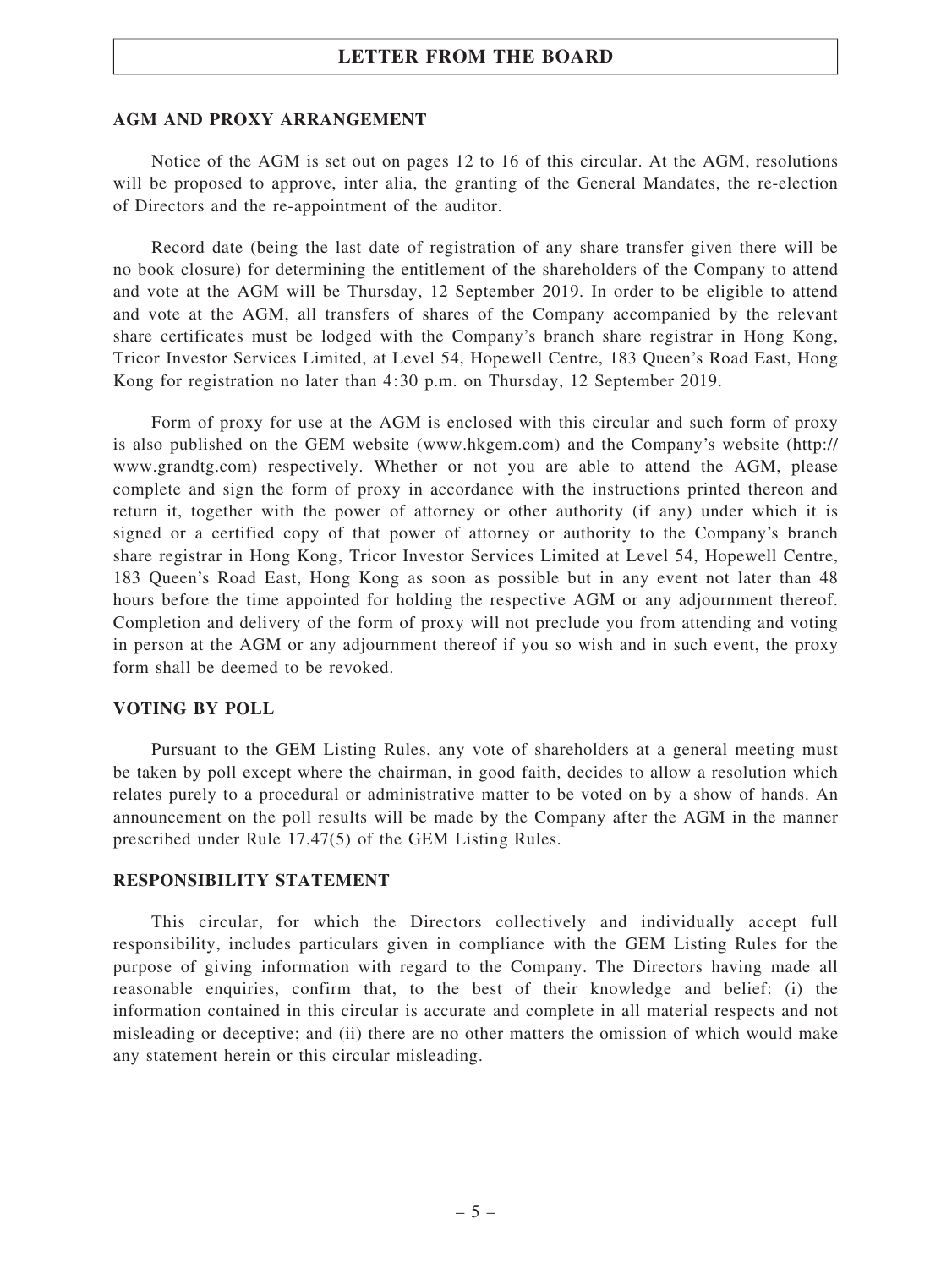#### RECOMMENDATION

The Directors consider that the granting of the General Mandates, the re-election of Directors and the re-appointment of the auditor are in the best interests of the Group and the Shareholders as a whole. Accordingly, the Directors recommend the Shareholders to vote in favour of the relevant resolutions to be proposed at the AGM.

#### GENERAL INFORMATION

Your attention is drawn to the additional information set out in Appendix I (Explanatory Statement on the Repurchase Mandate) and Appendix II (Details of the retiring Directors proposed to be re-elected) to this circular.

> Yours faithfully, By order of the Board Grand T G Gold Holdings Limited Li Dahong Chairman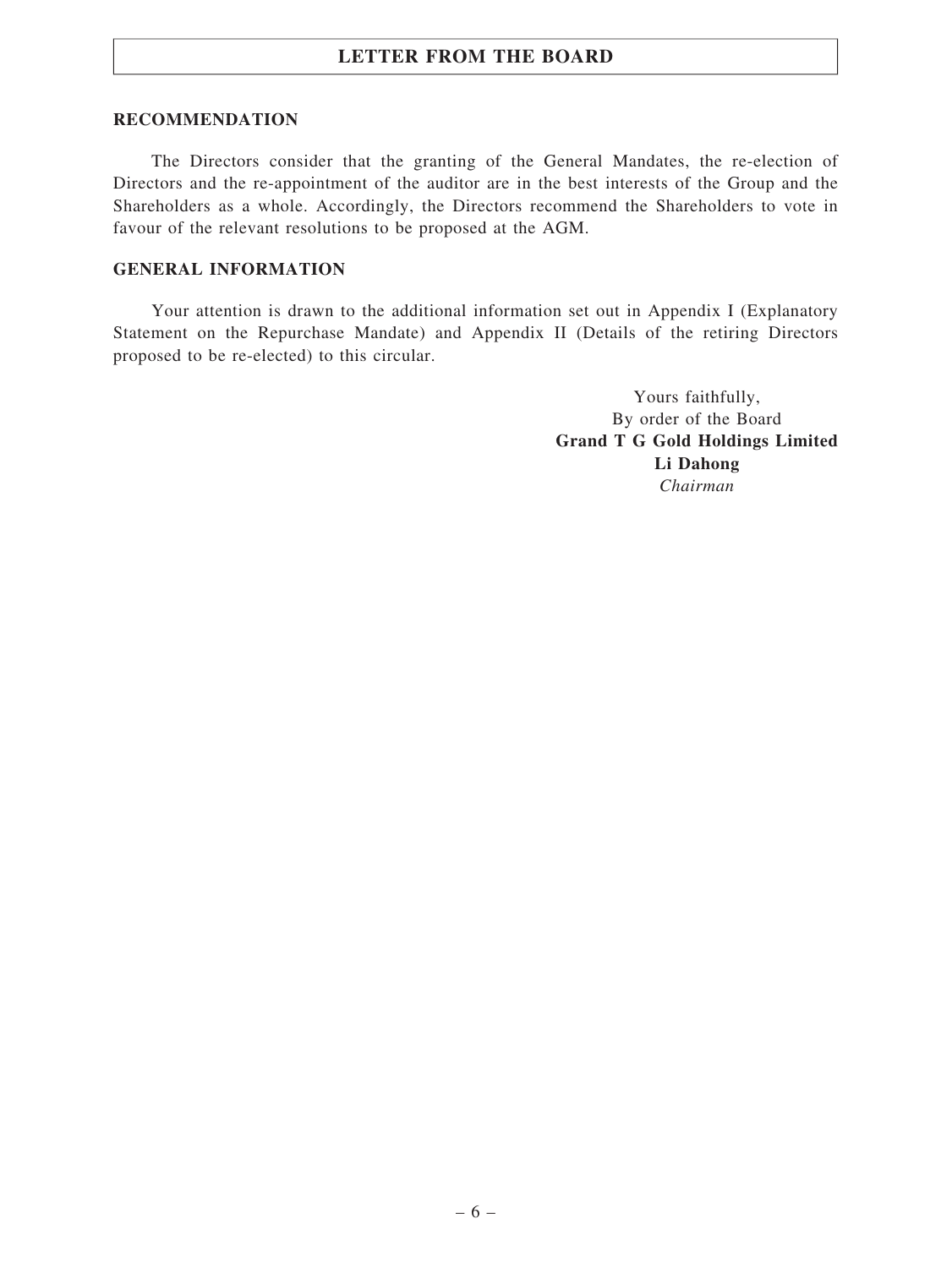## APPENDIX I EXPLANATORY STATEMENT ON THE REPURCHASE MANDATE

This Appendix serves as an explanatory statement, as required by the GEM Listing Rules, to the Shareholders to enable them to make an informed decision on whether to vote for or against the ordinary resolution to be proposed at the AGM in relation to the granting of the Repurchase Mandate.

#### 1. ISSUED SHARES

As at the Latest Practicable Date, there were 1,496,782,160 Shares in issue.

Subject to the passing of the ordinary resolution set out in resolution no. 6 of the notice of the AGM in respect of the granting of the Repurchase Mandate and on the basis that no further Shares will be issued from the Latest Practicable Date up to the date of the AGM, the Directors would be authorised under the Repurchase Mandate to repurchase, during the period in which the Repurchase Mandate remains in force, a maximum of 149,678,216 Shares, representing approximately 10% of the issued Shares as at the date of the AGM.

#### 2. REASONS FOR REPURCHASE OF SHARES

The Directors believe that the Repurchase Mandate is in the best interests of the Company and the Shareholders as a whole.

Repurchases of Shares may, depending on market conditions and funding arrangements at the time, result in an enhancement of the net asset value per Share and/or earnings per Share. The Directors are seeking the granting of the Repurchase Mandate to give the Company the flexibility to do so if and when appropriate. The number of Shares to be repurchased on any occasion and the price and other terms upon which the same are repurchased will be decided by the Directors at the relevant time, having regard to the circumstances then pertaining.

#### 3. FUNDING OF REPURCHASES

In repurchasing Shares, the Company may only apply funds legally available for such purpose in accordance with its Articles of Association and the applicable laws of the Cayman Islands.

#### 4. IMPACT OF REPURCHASES

There might be a material adverse impact on the working capital or gearing position of the Company (as compared with the position disclosed in the audited accounts of the Company for the year ended 31 March 2019) in the event that the Repurchase Mandate was to be carried out in full at any time during the proposed repurchase period.

However, the Directors do not intend to exercise the Repurchase Mandate to such extent as would in the circumstances, have a material adverse effect on the working capital requirements of the Company or the gearing levels which in the opinion of the Directors are from time to time appropriate for the Company.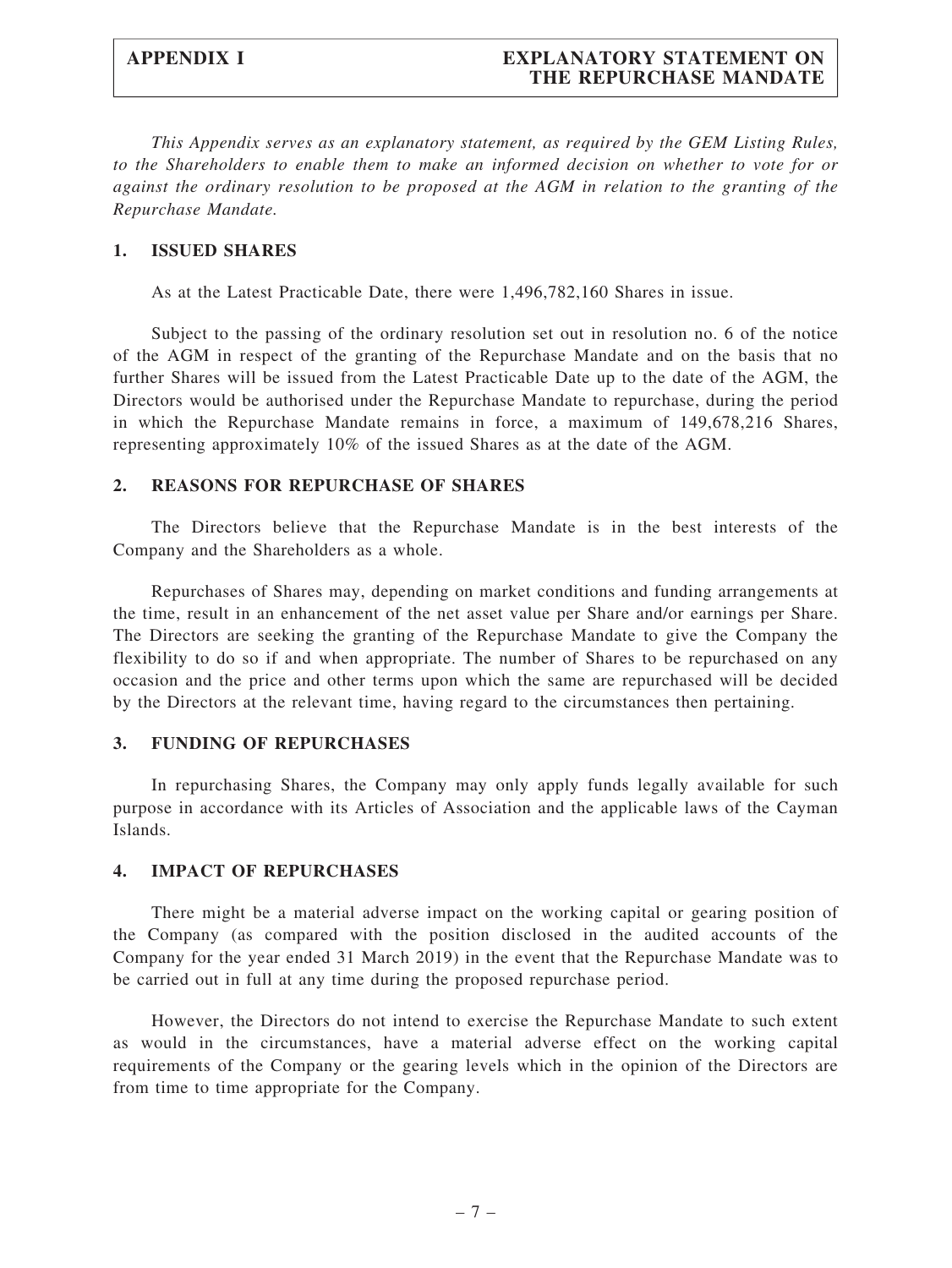#### 5. TAKEOVERS CODE

If, on the exercise of the power to repurchase Shares pursuant to the Repurchase Mandate, a Shareholder's proportionate interest in the voting rights of the Company increases, such increase may be treated as an acquisition for the purposes of Rule 32 of the Takeovers Code. Accordingly, a Shareholder, or group of Shareholders acting in concert (within the meaning under the Takeovers Code), could obtain or consolidate control of the Company and become obliged to make a mandatory offer in accordance with Rule 26 of the Takeovers Code for all the Shares not already owned by such Shareholder or group of Shareholders.

As at the Latest Practicable Date and insofar as the Directors are aware, the following Director/substantial shareholder of the Company (as defined in the GEM Listing Rules), if applicable, have interests in the Shares as follows:

|                             |                    |               | Approximate       |  |
|-----------------------------|--------------------|---------------|-------------------|--|
|                             |                    |               | percentage of     |  |
|                             |                    | Approximate   | shareholding if   |  |
|                             |                    | percentage of | Repurchase        |  |
|                             | Number of          | existing      | <b>Mandate</b> is |  |
| <b>Name of Shareholders</b> | <b>Shares</b> held | shareholding  | exercised in full |  |
| Ma Qianzhou (Note)          | 223,239,024        | 14.91%        | 16.57%            |  |
| Zhao Yuebing (Note)         | 223,239,024        | 14.91%        | 16.57%            |  |

Note: Mr. Ma Qianzhou is the spouse of Ms. Zhao Yuebing. Mr. Ma Qianzhou and Ms. Zhao Yuebing are accordingly deemed to be interested in the Shares beneficially owned by each other under the SFO.

The Directors are not aware of any consequences, which may arise under the Takeovers Code as a result of any repurchases to be made under the Repurchase Mandate. As at the Latest Practicable Date, so far as is known to the Directors, no Shareholder may become obliged to make a mandatory offer in accordance with Rule 26 of the Takeovers Code in the event that the Directors exercise the power in full to repurchase Shares pursuant to the Repurchase Mandate. The Directors will exercise the powers conferred by the Repurchase Mandate to repurchase Shares in circumstances, which they deem appropriate for the benefits of the Company and the Shareholders as a whole. However, the Directors have no present intention to exercise the Repurchase Mandate to the extent that the number of Shares in the hands of the public would fall below the prescribed minimum percentage of 25%.

#### 6. GENERAL

None of the Directors or, to the best of their knowledge having made all reasonable enquiries, any of their respective Close Associates, have any present intention to sell any Shares to the Company in the event that the granting of the Repurchase Mandate is approved by the Shareholders.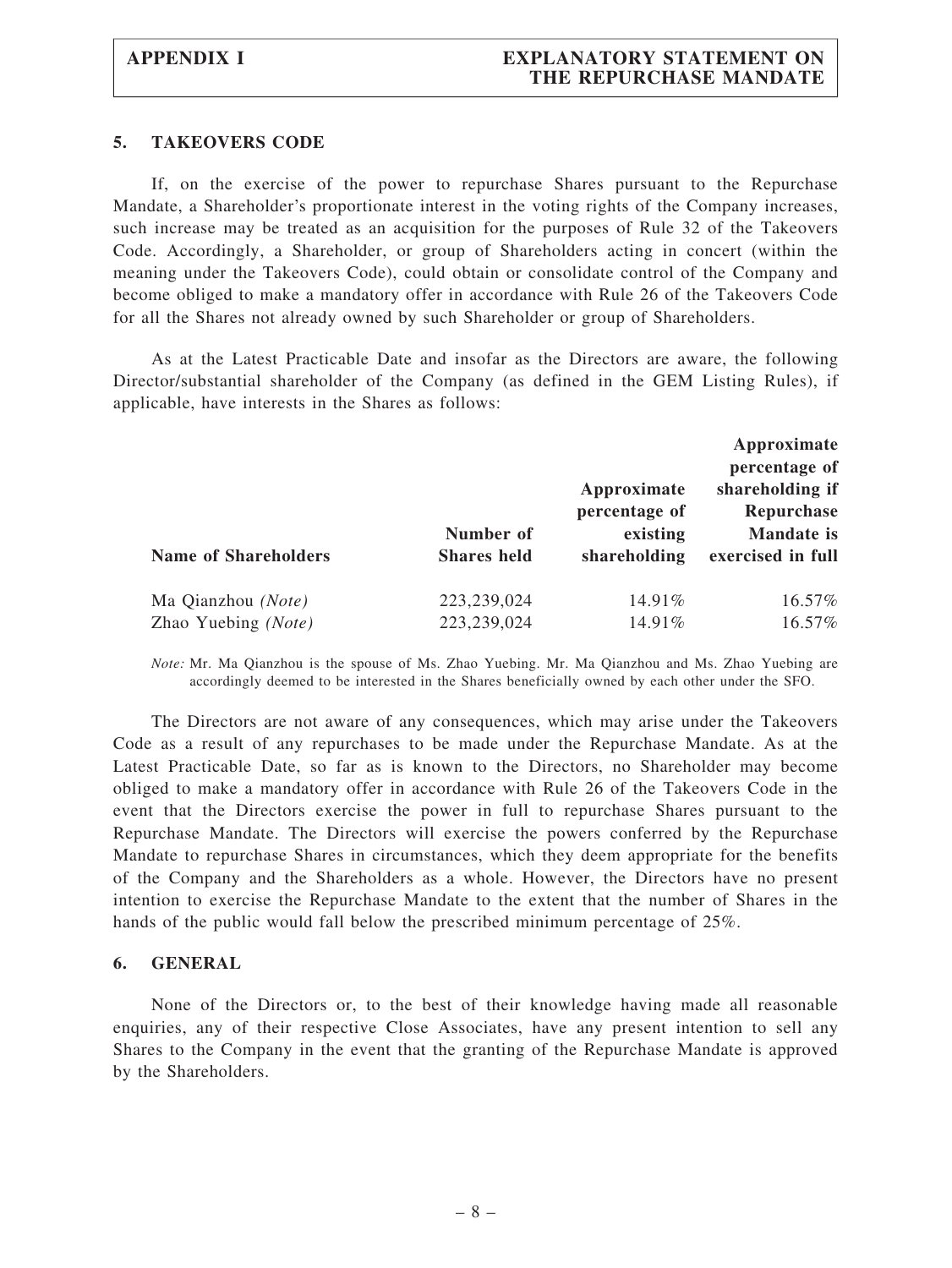## APPENDIX I EXPLANATORY STATEMENT ON THE REPURCHASE MANDATE

The Directors have undertaken to the Stock Exchange to exercise the power of the Company to make repurchases of Shares pursuant to the Repurchase Mandate in accordance with the GEM Listing Rules and the applicable laws of the Cayman Islands.

The Company has not been notified by any Core Connected Persons that they have a present intention to sell any Shares to the Company, or that they have undertaken not to sell any Shares held by them to the Company in the event that the granting of the Repurchase Mandate is approved by the Shareholders.

#### 7. REPURCHASES OF SHARES MADE BY THE COMPANY

No repurchases of Shares have been made by the Company during the six months preceding the Latest Practicable Date, whether on the Stock Exchange or otherwise.

#### 8. MARKET PRICES OF SHARES

The table below is a summary of the highest and lowest prices at which Shares are traded on the Stock Exchange in each of the previous twelve calendar months prior to the Latest Practicable Date.

| Month                                  | <b>Highest</b> | Lowest |
|----------------------------------------|----------------|--------|
|                                        | HK\$           | HK\$   |
| 2018                                   |                |        |
| September                              | 0.18           | 0.165  |
| October                                | 0.18           | 0.15   |
| November                               | 0.165          | 0.15   |
| December                               | 0.165          | 0.15   |
| 2019                                   |                |        |
| January                                | 0.165          | 0.15   |
| February                               | 0.15           | 0.15   |
| March                                  | 0.15           | 0.093  |
| April                                  | 0.1            | 0.086  |
| May                                    | 0.1            | 0.072  |
| June                                   | 0.08           | 0.062  |
| July                                   | 0.08           | 0.056  |
| August (up to Latest Practicable Date) | 0.072          | 0.059  |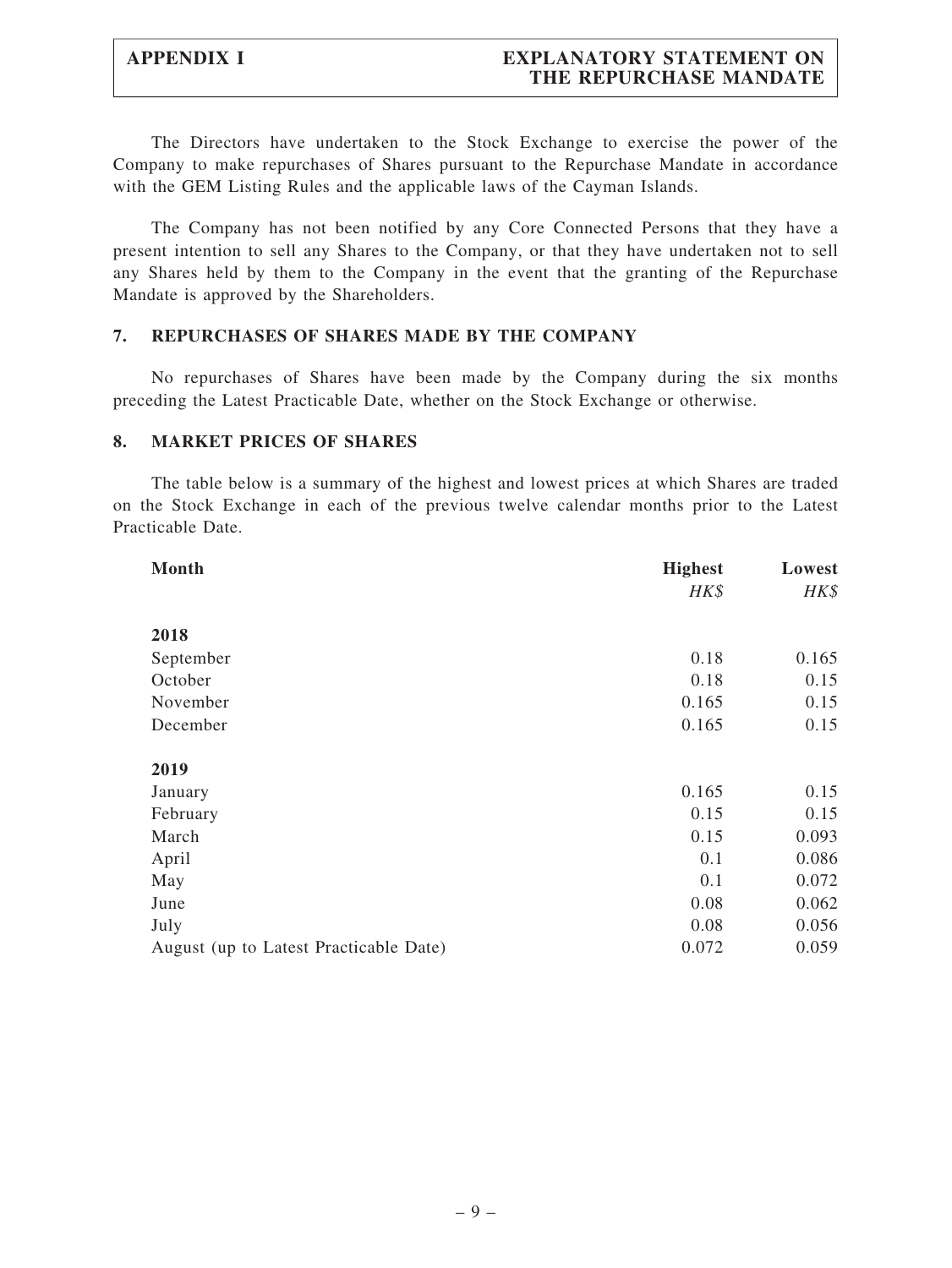Pursuant to the GEM Listing Rules, the details of the Directors who will retire according to the Articles of Association and will be proposed to be re-elected at the AGM are provided below:

#### EXECUTIVE DIRECTOR

Dr. Li Dahong ("Dr. Li"), aged 61, joined the Company as an executive Director on 24 February 2016 and is also the chairman and the authorized representative of the Company. Dr. Li also serves as a director of SSC Mandarin Mining Investment Limited and T G Mining Asia Limited, all being subsidiaries of the Company. He has over 20 years of experience in investment banking, mergers and acquisitions and other financial activities. Dr. Li graduated from Tsinghua University in civil and environmental engineering and received a degree in Doctor of Philosophy in Civil Engineering from the University of Toronto, Canada.

Dr. Li has entered into a service agreement with the Company for a term of 3 years commencing from 13 September 2017. He is subject to retirement by rotation and re-election at the annual general meeting of the Company in accordance with the Articles of Association. Pursuant to the terms of his service agreement, Dr. Li is entitled to a remuneration of HK\$2,820,000 per annum which was determined with reference to his experience, duties and responsibilities and the prevailing market rate of companies of comparable size and similar operations.

As at the Latest Practicable Date, Dr. Li did not have any interests in the Shares and underlying Shares within the meaning of Part XV of the SFO.

Save as disclosed above, Dr. Li (i) does not hold any other position with the Company or any of its subsidiaries; (ii) did not hold any other directorships in any other public companies the securities of which are listed on any security market in Hong Kong or overseas in the three years prior to the Latest Practicable Date; (iii) does not hold any other major appointment or professional qualification; and (iv) does not have any relationship with other Directors, senior management or substantial or controlling Shareholders (as defined under the GEM Listing Rules).

Save as disclosed above, there are no other matters concerning Dr. Li that need to be brought to the attention of the Shareholders nor is there any information required to be disclosed pursuant to the requirements of Rule 17.50(2) (h) to (v) of the GEM Listing Rules.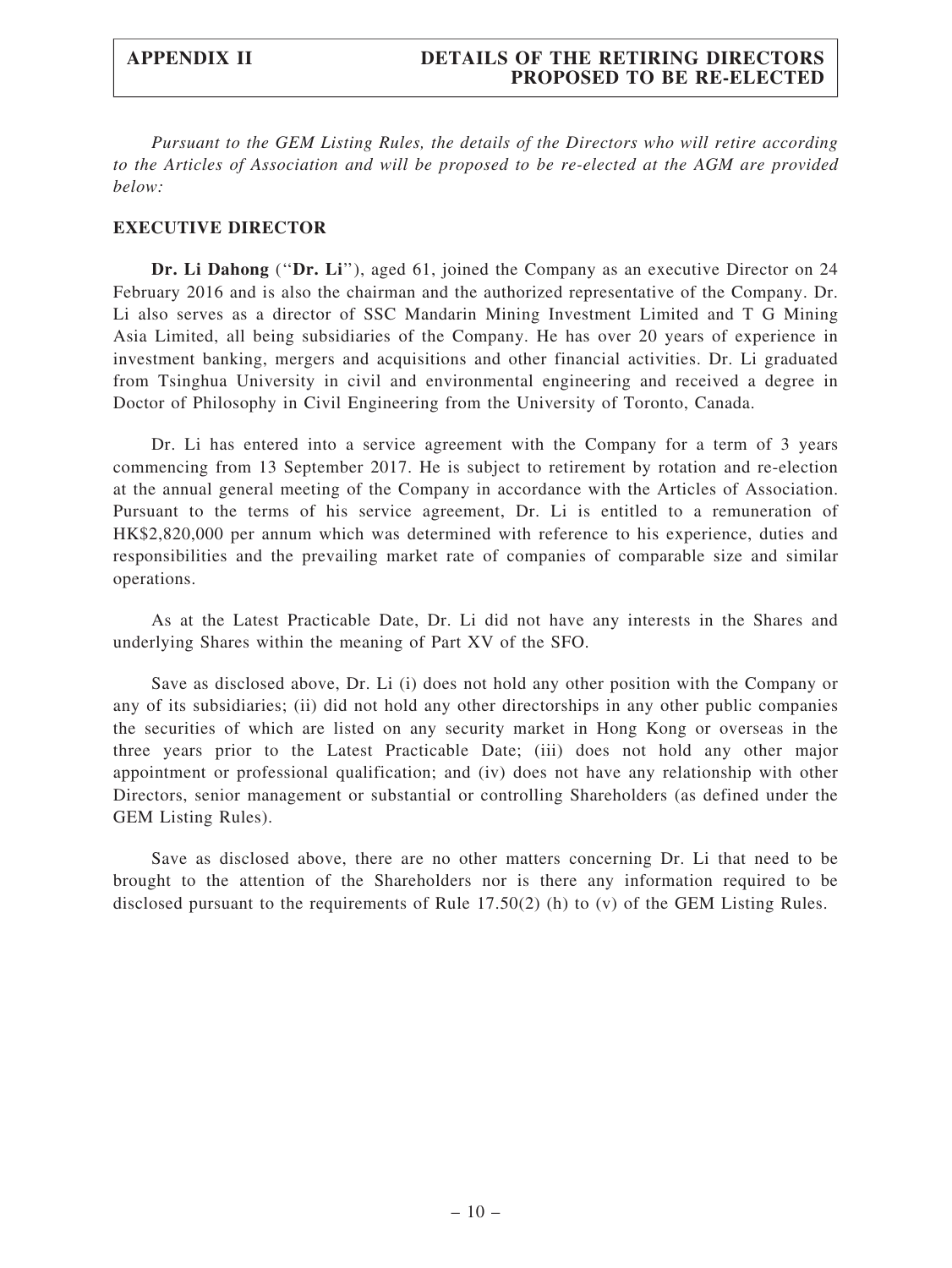#### APPENDIX II DETAILS OF THE RETIRING DIRECTORS PROPOSED TO BE RE-ELECTED

#### INDEPENDENT NON-EXECUTIVE DIRECTOR

Mr. Guo Wei (''Mr. Guo''), aged 64, was appointed as an independent non-executive director of the Company on 28 April 2016. He is also the chairman of the nomination committee and remuneration committee and a member of the audit committee of the Company. Mr. Guo graduated from Beijing Institute of Economic Research, majoring in Chinese Language and Literature (undergraduate) in 1999. Since 2004, he has been served as the chairman of the board of 浙江瑞豐投資有限公司 (Zhejiang Ruifeng Investment Company Limited\*). He worked in the 浙江省郵電勘察設計院 (Survey and Design Institute of Post and Telecommunications in Zhejiang Province\*) from 1977 to 1987. He worked in the Zhejiang Provincial Government Office in Guangzhou and 大東南集團公司 (Grand Southeast Group Corporation\*) from 1988 to 1994. He worked as the general manager of 杭州南王國際大酒店 (Hangzhou Nanwang International Hotel\*) and the chairman of the board of 杭州五雲投資公 司 (Hangzhou Wuyun Investment Company\*) from 1995 to 2004. Mr. Guo has been engaged in management for more than 30 years, including 20 years as the head of enterprises, during which he gains extensive management experience and strong coordination ability.

Mr. Guo has entered into a service agreement with the Company for a term of 3 year commencing from 13 September 2017. He is subject to retirement by rotation and re-election at the annual general meeting of the Company in accordance with the Articles of Association. Pursuant to the terms of his service agreement, Mr. Guo is entitled to a remuneration of HK\$320,000 per annum which was determined with reference to his experience, duties and responsibilities and the prevailing market rate of companies of comparable size and similar operations.

As at the Latest Practicable Date, Mr. Guo did not have any interests in the Shares and underlying Shares within the meaning of Part XV of the SFO.

Save as disclosed above, Mr. Guo (i) does not hold any other position with the Company or any of its subsidiaries; (ii) did not hold any other directorships in any other public companies the securities of which are listed on any security market in Hong Kong or overseas in the three years prior to the Latest Practicable Date; (iii) does not hold any other major appointment or professional qualification; and (iv) does not have any relationship with other Directors, senior management or substantial or controlling Shareholders (as defined under the GEM Listing Rules).

Save as disclosed above, there are no other matters concerning Mr. Guo that need to be brought to the attention of the Shareholders nor is there any information required to be disclosed pursuant to the requirements of Rule 17.50(2) (h) to (v) of the GEM Listing Rules.

<sup>\*</sup> For identification purpose only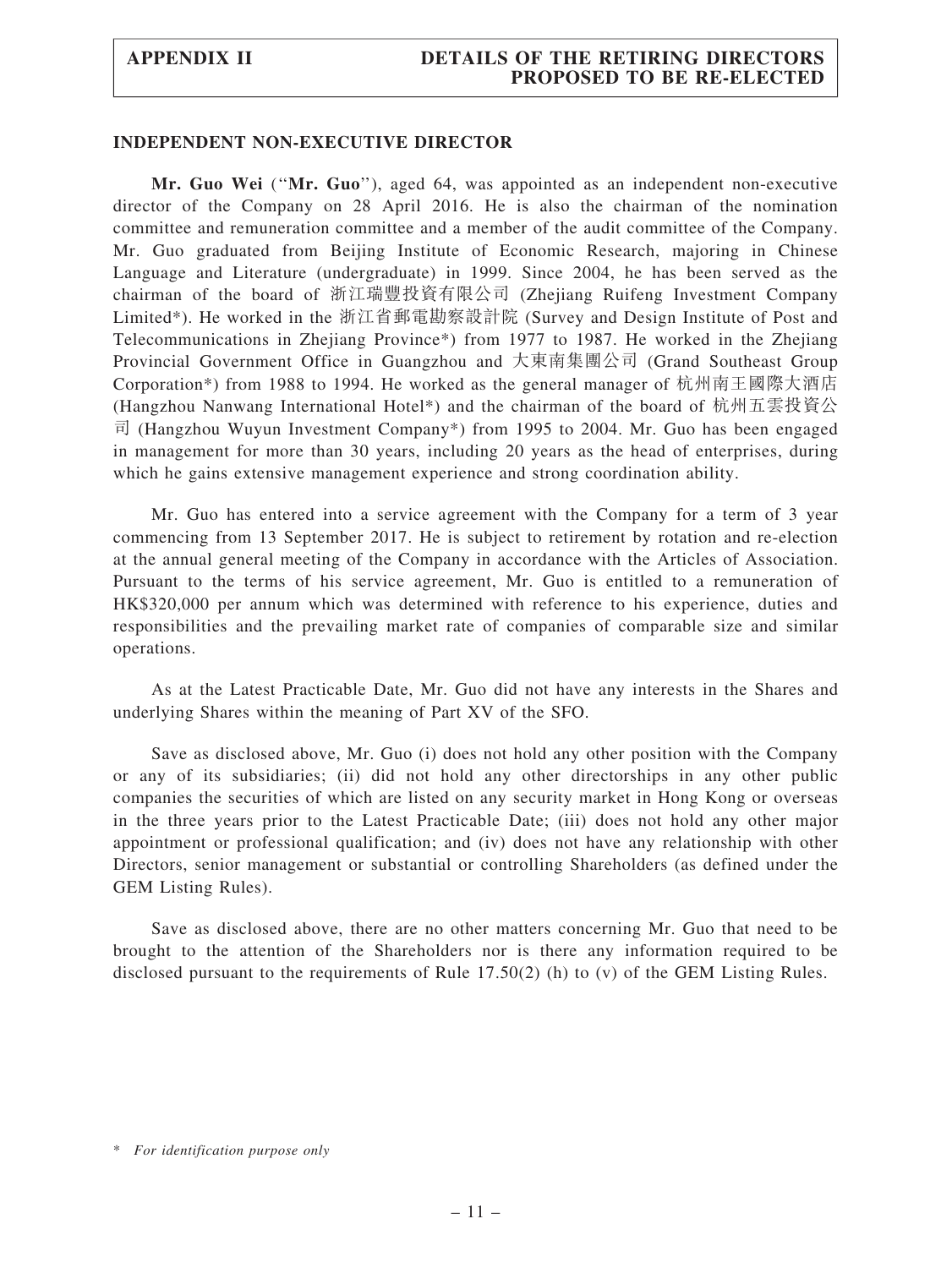

# GRAND T G GOLD HOLDINGS LIMITED

大 唐 潼 金 控 股 有 限 公 司 \*

(Incorporated in the Cayman Islands with limited liability)

(Stock code: 8299)

NOTICE IS HEREBY GIVEN that the annual general meeting of Grand T G Gold Holdings Limited (the ''Company'') will be held at Suites 903–905, 9th Floor, Shui On Centre, 6–8 Harbour Road, Wanchai, Hong Kong on Wednesday, 18 September 2019 at 11:00 a.m. (the ''AGM'') for the following purposes:

### ORDINARY RESOLUTIONS

- 1. to receive and adopt the audited consolidated financial statements and the reports of the board of directors of the Company (the ''Board'') and GI CPA Limited for the year ended 31 March 2019;
- 2. (a) to re-elect Dr. Li Dahong as an executive director of the Company;
	- (b) to re-elect Mr. Guo Wei as an independent non-executive director of the Company;
- 3. to authorise the Board to fix the remuneration of the directors of the Company; and
- 4. to re-appoint GI CPA Limited as auditor of the Company and to authorise the Board to fix its remuneration;

As special business, to consider and, if thought fit, pass with or without amendments, the following resolutions as ordinary resolutions:

- 5. ''THAT
	- (a) subject to paragraph (c) below, the exercise by the directors of the Company during the Relevant Period (as hereinafter defined) of all the powers of the Company to allot, issue and otherwise deal with additional shares or securities convertible into shares, options, warrants or similar rights to subscribe for any shares, and to make or grant offers, agreements and options which might require the exercise of such power be and is hereby generally and unconditionally approved;

<sup>\*</sup> For identification purpose only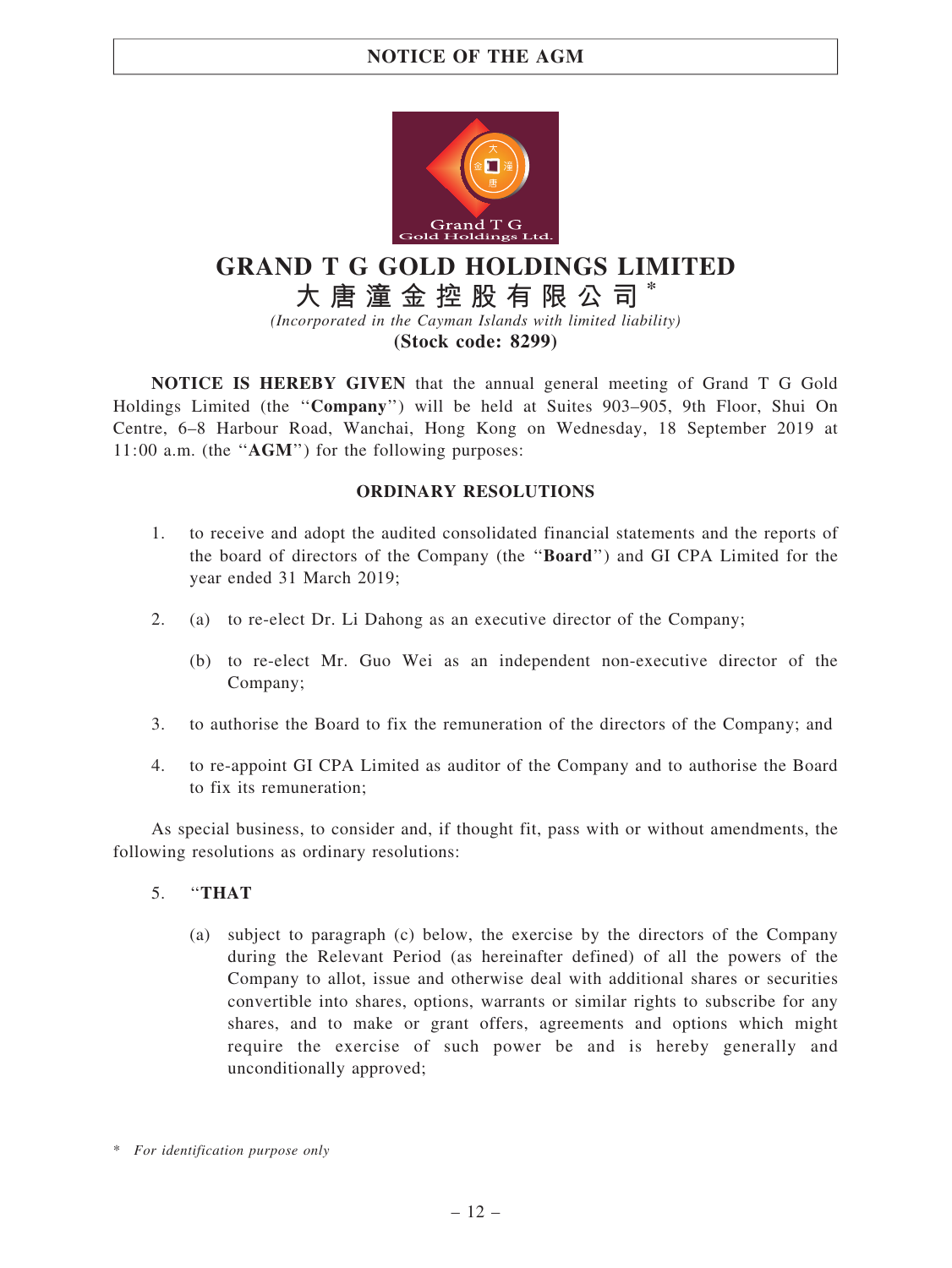- (b) the approval in paragraph (a) above shall authorise the directors of the Company during the Relevant Period to make or grant offers, agreements and options which might require the exercise of such powers after the end of the Relevant Period;
- (c) the aggregate number of shares of the Company allotted and issued or agreed conditionally or unconditionally to be allotted (whether pursuant to options or otherwise) by the directors of the Company pursuant to the approval in paragraph (a) above, otherwise than pursuant to
	- (i) a Rights Issue (as hereinafter defined); or
	- (ii) the exercise of options under any share option scheme or similar arrangement for the time being adopted for the grant or issue to officers and/or employees of the Company and/or any of its subsidiaries of shares of the Company or right to acquire shares of the Company; or
	- (iii) any scrip dividend or similar arrangements providing for the allotment of shares of the Company in lieu of the whole or part of a dividend on shares of the Company in accordance with the articles of association of the Company in force from time to time; or
	- (iv) any issue of shares of the Company upon the exercise of rights of subscription or conversion under the terms of any warrants of the Company or any securities which are convertible into shares of the Company,

shall not exceed 20% of total number of the issued shares of the Company on the date of the passing of this resolution and the said approval shall be limited accordingly;

- (d) for the purpose of this resolution, ''Relevant Period'' means the period from the date of the passing of this resolution until whichever is the earliest of:
	- (i) the conclusion of the next annual general meeting of the Company;
	- (ii) the expiration of the period within which the next annual general meeting of the Company is required by the articles of association of the Company or any applicable law of the Cayman Islands to be held; and
	- (iii) the passing of an ordinary resolution by the shareholders of the Company in general meeting revoking or varying the authority given to the directors of the Company by this resolution;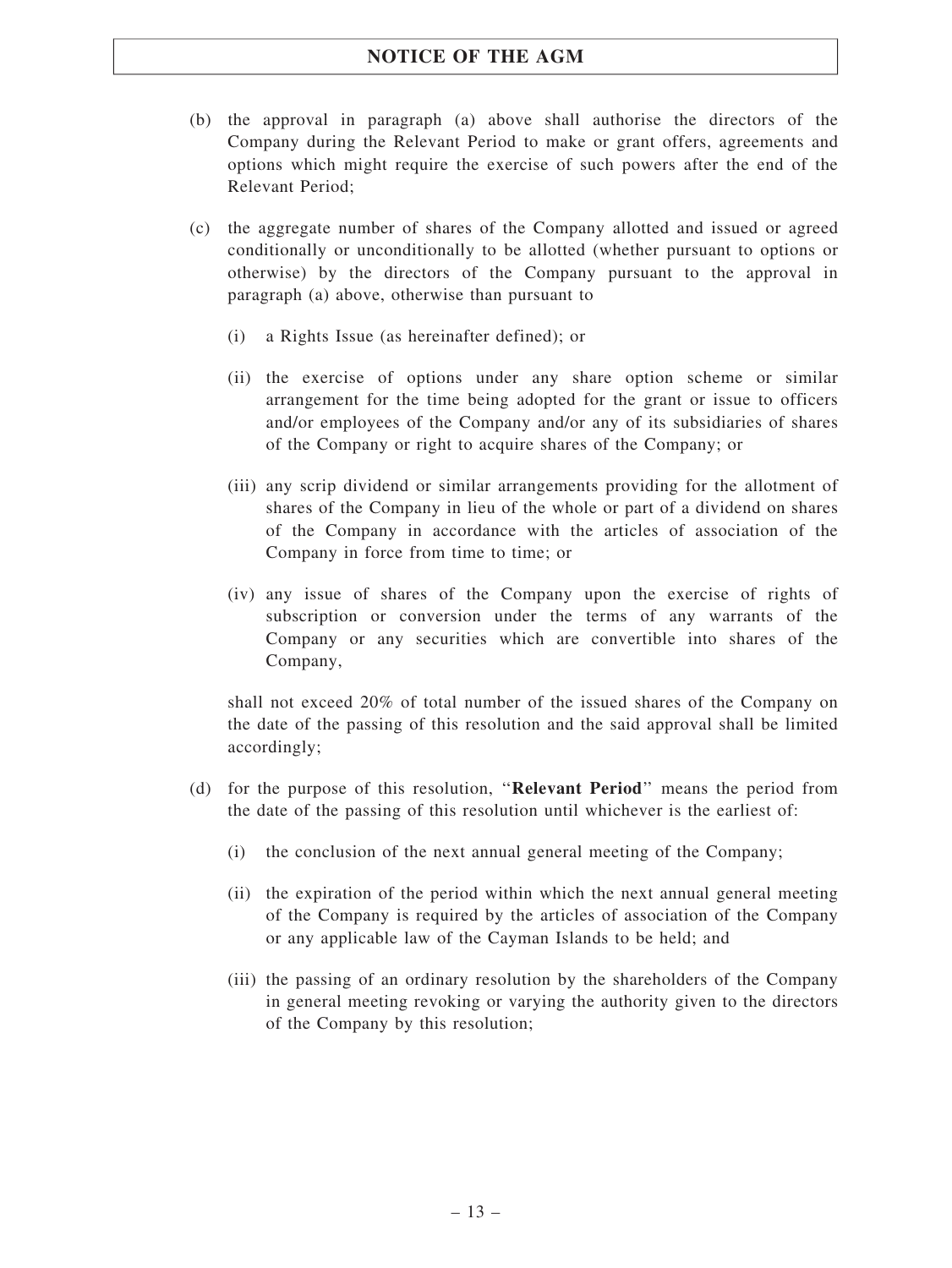"Rights Issue" means an offer of shares of the Company, or offer or issue of warrants, options or other securities giving rights to subscribe for shares open for a period fixed by the directors of the Company to holders of shares of the Company on the register on a fixed record date in proportion to their then holdings of such shares (subject to such exclusion or other arrangements as the directors of the Company may deem necessary or expedient in relation to fractional entitlements, or having regard to any restrictions or obligations under the laws of, or the requirements of, or the expense or delay which may be involved in determining the existence or extent of any restrictions or obligations under the laws of, or the requirements of, any jurisdiction outside Hong Kong or any recognised regulatory body or any stock exchange outside Hong Kong).''

### 6. ''THAT

- (a) subject to paragraph (b) below, the exercise by the directors of the Company during the Relevant Period (as hereinafter defined) of all powers of the Company to repurchase shares of the Company on the GEM of The Stock Exchange of Hong Kong Limited (the "Stock Exchange") or any other stock exchange on which the shares of the Company may be listed and recognised by the Securities and Futures Commission and the Stock Exchange for such purpose, subject to and in accordance with the rules and regulations of the Securities and Futures Commission, the Stock Exchange, the Companies Law (as revised) of the Cayman Islands and all other applicable laws in this regard, be and the same is hereby generally and unconditionally approved;
- (b) the aggregate number of shares of the Company which may be repurchased pursuant to the approval in paragraph (a) above shall not exceed 10% of total number of the issued shares of the Company as at the date of the passing of this resolution and the authority pursuant to paragraph (a) shall be limited accordingly;
- (c) for the purposes of this resolution, ''Relevant Period'' means the period from the date of the passing of this resolution until whichever is the earliest of:
	- (i) the conclusion of the next annual general meeting of the Company;
	- (ii) the expiration of the period within which the next annual general meeting of the Company is required by the articles of association of the Company or any applicable law of the Cayman Islands to be held; and
	- (iii) the passing of an ordinary resolution by the shareholders of the Company in general meeting revoking or varying the authority given to the directors of the Company by this resolution.''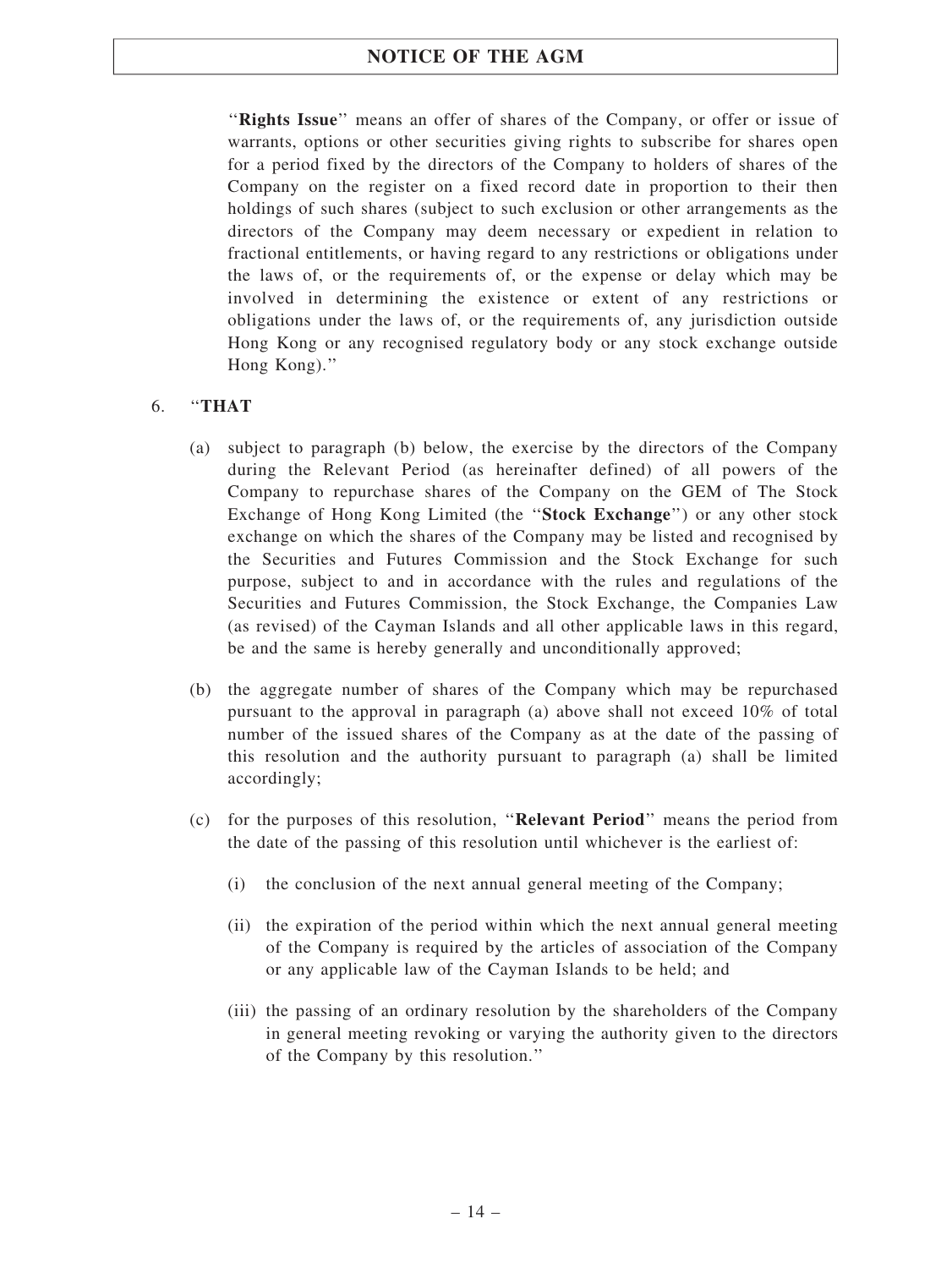7. ''THAT conditional upon resolutions nos. 5 and 6 above being passed, the general mandate granted to the directors of the Company to exercise the powers of the Company to allot, issue and otherwise deal with shares of the Company pursuant to resolution no. 5 above be and is hereby extended by the addition to the aggregate number of the shares of the Company which may be allotted by the directors of the Company pursuant to such general mandate an amount representing the aggregate number of the shares of the Company repurchased by the Company under the authority granted pursuant to resolution no. 6 above, provided that such amount shall not exceed 10% of total number of the issued shares of the Company at the date of passing of this resolution.''

> Yours faithfully, By order of the Board Grand T G Gold Holdings Limited Li Dahong Chairman

Hong Kong, 14 August 2019

Registered office: Cricket Square Hutchins Drive PO Box 268 Grand Cayman KY1-1111 Cayman Islands

Head office and principal place of business in Hong Kong: Room A–B, 8th Floor Centre Mark II 305–313 Queen's Road Central Sheung Wan, Hong Kong

Notes:

- (a) Record date (being the last date of registration of any share transfer given there will be no book closure) for determining the entitlement of the shareholders of the Company to attend and vote at the AGM will be Thursday, 12 September 2019. All transfers of shares of the Company accompanied by the relevant share certificates must be lodged with the Company's branch share registrar in Hong Kong, Tricor Investor Services Limited, at Level 54, Hopewell Centre, 183 Queen's Road East, Hong Kong for registration no later than 4:30 p.m. on Thursday, 12 September 2019.
- (b) Any member of the Company entitled to attend and vote at the above meeting is entitled to appoint a proxy to attend and vote instead of him. A proxy need not be a member of the Company. A member who is the holder of two or more shares of the Company may appoint more than one proxy to represent him to attend and vote on his behalf. If more than one proxy is so appointed, the appointment shall specify the number of shares in respect of which each such proxy is so appointed.
- (c) To be valid, a form of proxy and the power of attorney or other authority, if any, under which it is signed, or a notarially certified copy thereof, must be lodged at the Company's branch share registrar in Hong Kong, Tricor Investor Services Limited, Level 54, Hopewell Centre, 183 Queen's Road East, Hong Kong as soon as possible but in any event not later than 48 hours before the time appointed for holding the AGM or any adjournment thereof (as the case may be).
- (d) Completion and return of the form of proxy shall not preclude members from attending and voting in person at the AGM or at any adjournment thereof (as the case may be) should they so wish, and in such case, the form of proxy previously submitted by such member(s) shall be deemed to be revoked.